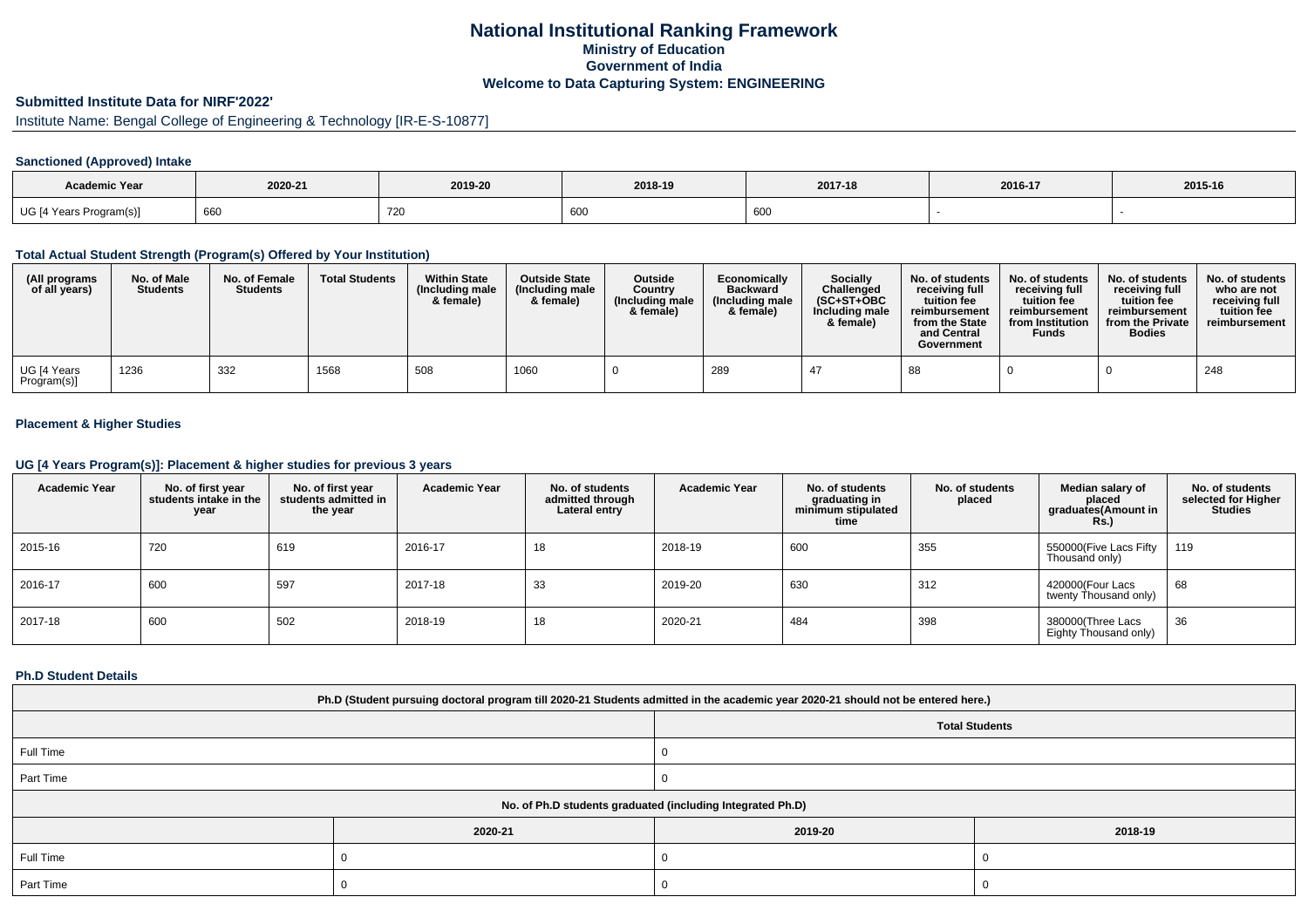## **Financial Resources: Utilised Amount for the Capital expenditure for previous 3 years**

| Academic Year                                                                                                                                                                       | 2020-21                                                           | 2019-20                                    | 2018-19                                                                    |  |  |  |  |  |  |
|-------------------------------------------------------------------------------------------------------------------------------------------------------------------------------------|-------------------------------------------------------------------|--------------------------------------------|----------------------------------------------------------------------------|--|--|--|--|--|--|
|                                                                                                                                                                                     | <b>Utilised Amount</b>                                            | <b>Utilised Amount</b>                     | <b>Utilised Amount</b>                                                     |  |  |  |  |  |  |
| Annual Capital Expenditure on Academic Activities and Resources (excluding expenditure on buildings)                                                                                |                                                                   |                                            |                                                                            |  |  |  |  |  |  |
| Library (Books, Journals and e-Resources only)                                                                                                                                      | 503028 (Five lacs three thousand twenty eight)                    | 1276000 (Twelve lacs seventy six thousand) | 716706 (Seven lacs sixteen thousand seven hundred six)                     |  |  |  |  |  |  |
| New Equipment and software for Laboratories                                                                                                                                         | 261677 (Two lacs sixty one thousand six hundred seventy<br>seven) | 634000 (Six lacs thirty four thousand)     | 366699 (Three lacs sixty six thousand six hundred ninety nine)             |  |  |  |  |  |  |
| <b>Engineering Workshops</b>                                                                                                                                                        | 350000 (Three lacs fifty thousand)                                | 200500 (Two lacs five hundred)             | 464920 (Four lacs sixty four thousand nine hundred twenty)                 |  |  |  |  |  |  |
| Other expenditure on creation of Capital Assets (For setting up classrooms, seminar hall, conference hall, library, Lab, Engg workshops excluding expenditure on Land and Building) | 900000 (Nine lacs)                                                | 1415000 (Fourteen lacs fifteen thousand)   | 3972969 (Thirty nine lacs seventy two thousand nine hundred<br>sixty nine) |  |  |  |  |  |  |

## **Financial Resources: Utilised Amount for the Operational expenditure for previous 3 years**

| <b>Academic Year</b>                                                                                                                                                                            | 2020-21                                                                          | 2019-20                                                                               | 2018-19                                                                           |  |  |  |  |  |
|-------------------------------------------------------------------------------------------------------------------------------------------------------------------------------------------------|----------------------------------------------------------------------------------|---------------------------------------------------------------------------------------|-----------------------------------------------------------------------------------|--|--|--|--|--|
|                                                                                                                                                                                                 | <b>Utilised Amount</b><br><b>Utilised Amount</b>                                 |                                                                                       | <b>Utilised Amount</b>                                                            |  |  |  |  |  |
| <b>Annual Operational Expenditure</b>                                                                                                                                                           |                                                                                  |                                                                                       |                                                                                   |  |  |  |  |  |
| Salaries (Teaching and Non Teaching staff)                                                                                                                                                      | 30916415 (Three crores ninety one lacs six thousand four<br>hundred fifteen)     | 69100299 (Six crores ninety one lacs two hundred ninety nine)                         | 61152474 (Six crores eleven lacs fifty two thousand four<br>hundred seventy four) |  |  |  |  |  |
| Maintenance of Academic Infrastructure or consumables and<br>other running expenditures (excluding maintenance of hostels<br>and allied services, rent of the building, depreciation cost, etc) | 42022517 (Four crores twenty lacs twenty two thousand five<br>hundred seventeen) | 84139942 (Eight crores forty one lacs thirty nine thousand nine<br>hundred forty two) | 3304955 (Thirty Three lacs four thousand nine hundred fifty<br>five only)         |  |  |  |  |  |
| Seminars/Conferences/Workshops                                                                                                                                                                  | 94179 (Ninety four thousand one hundred seventy nine)                            | 540369 (Five lacs forty thousand three hundred sixty nine)                            | 455295 (Four lacs fifty five thousand two hundred ninety five)                    |  |  |  |  |  |

#### **IPR**

| Calendar year            | 2020 | 2019 | 2018 |
|--------------------------|------|------|------|
| No. of Patents Published |      |      |      |
| No. of Patents Granted   |      |      |      |

## **Sponsored Research Details**

| <b>Financial Year</b>                    | 2020-21 | 2019-20 | 2018-19 |
|------------------------------------------|---------|---------|---------|
| Total no. of Sponsored Projects          |         |         |         |
| Total no. of Funding Agencies            |         |         |         |
| Total Amount Received (Amount in Rupees) |         |         |         |
| Amount Received in Words                 | Zero    | Zero    | Zero    |

# **Consultancy Project Details**

| <b>Financial Year</b>                  | 2020-21 | 2019-20 | 2018-19 |
|----------------------------------------|---------|---------|---------|
| Total no. of Consultancy Projects<br>. |         |         |         |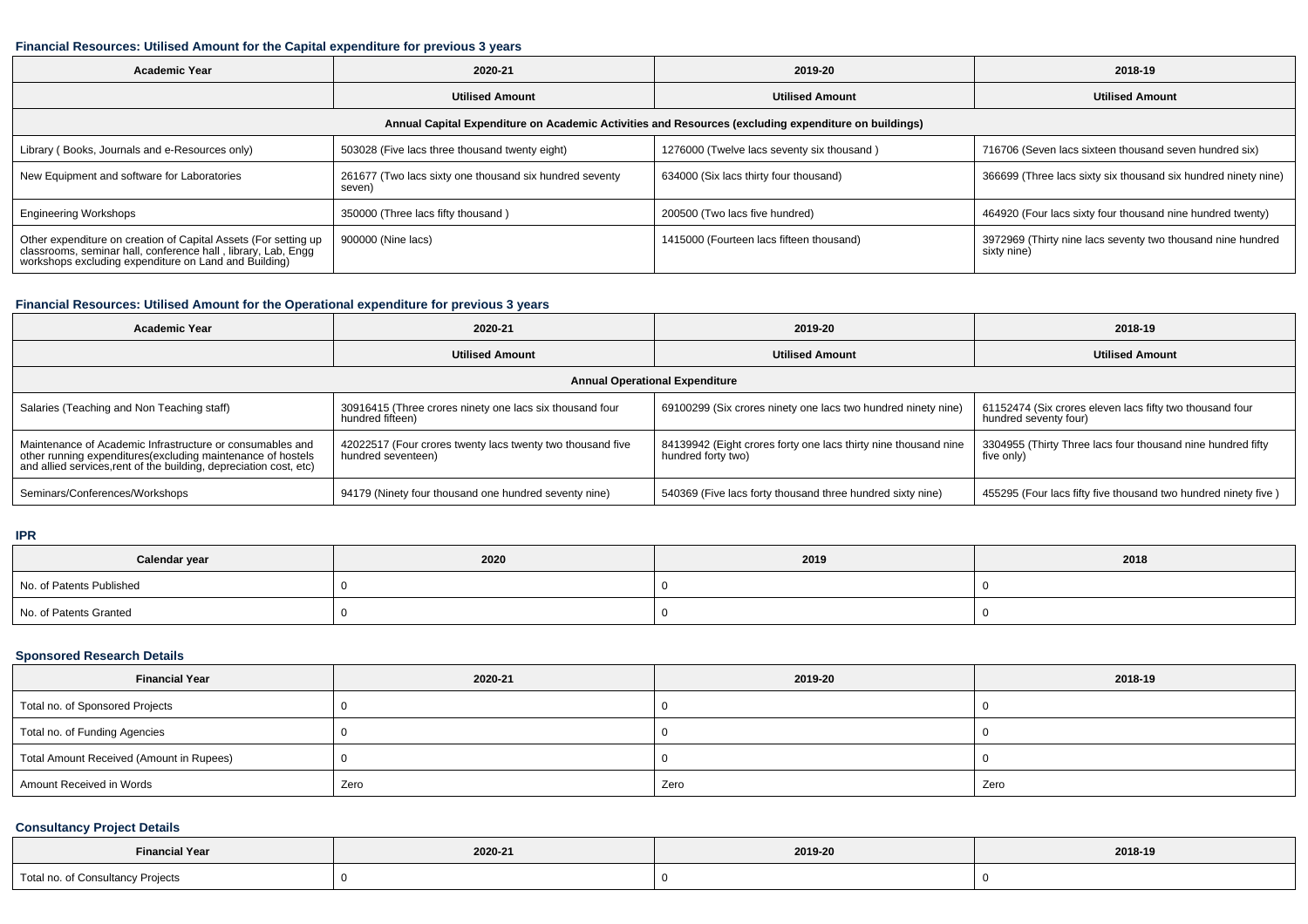| Total no. of Client Organizations        |      |      |      |
|------------------------------------------|------|------|------|
| Total Amount Received (Amount in Rupees) |      |      |      |
| Amount Received in Words                 | Zero | Zero | Zero |

# **PCS Facilities: Facilities of physically challenged students**

| 1. Do your institution buildings have Lifts/Ramps?                                                                                                         | Yes, more than 80% of the buildings |
|------------------------------------------------------------------------------------------------------------------------------------------------------------|-------------------------------------|
| 2. Do your institution have provision for walking aids, including wheelchairs and transportation from one building to another for<br>handicapped students? | Yes                                 |
| 3. Do your institution buildings have specially designed toilets for handicapped students?                                                                 | Yes, more than 60% of the buildings |

## **Faculty Details**

| Srno           | Name                          | Age | <b>Designation</b>         | Gender | Qualification | <b>Experience (In</b><br>Months) | <b>Currently working</b><br>with institution? | <b>Joining Date</b> | <b>Leaving Date</b>      | <b>Association type</b> |
|----------------|-------------------------------|-----|----------------------------|--------|---------------|----------------------------------|-----------------------------------------------|---------------------|--------------------------|-------------------------|
| $\mathbf{1}$   | <b>AMITESH DAS</b>            | 36  | <b>Assistant Professor</b> | Male   | M.Tech        | 132                              | Yes                                           | 16-07-2013          | $\sim$                   | Regular                 |
| 2              | <b>TANOY BISWAS</b>           | 37  | <b>Assistant Professor</b> | Male   | M.A           | 164                              | Yes                                           | 18-01-2011          | $\overline{a}$           | Regular                 |
| 3              | <b>KAMALJEET KAUR</b>         | 45  | <b>Assistant Professor</b> | Female | M.Tech        | 152                              | Yes                                           | 01-08-2007          | $\overline{\phantom{a}}$ | Regular                 |
|                | <b>BENOY SARKAR</b>           | 64  | <b>Assistant Professor</b> | Male   | M.Tech        | 503                              | Yes                                           | 11-08-2009          | $\sim$                   | Regular                 |
| 5              | SUPRIYA SAHA<br><b>BANIK</b>  | 34  | <b>Assistant Professor</b> | Female | M.A           | 158                              | Yes                                           | 03-08-2010          | $\overline{\phantom{a}}$ | Regular                 |
| 6              | <b>AVIJIT GHOSH</b>           | 39  | <b>Assistant Professor</b> | Male   | M.Tech        | 108                              | Yes                                           | 01-09-2014          | $\overline{\phantom{a}}$ | Regular                 |
| $\overline{7}$ | <b>SHIV PRASAD</b>            | 38  | <b>Assistant Professor</b> | Male   | M.Tech        | 106                              | Yes                                           | 22-08-2014          | $\overline{\phantom{a}}$ | Regular                 |
| 8              | <b>PRASENJIT MAJI</b>         | 35  | <b>Assistant Professor</b> | Male   | M.Tech        | 43                               | Yes                                           | 16-08-2013          | $\overline{\phantom{a}}$ | Regular                 |
| 9              | NAGENDRA NATH<br><b>DUBEY</b> | 38  | <b>Assistant Professor</b> | Male   | M.Tech        | 181                              | Yes                                           | 23-08-2014          | $\overline{a}$           | Regular                 |
| 10             | DR SANDEEP<br><b>KUMAR</b>    | 35  | Associate Professor        | Male   | Ph.D          | 163                              | Yes                                           | 12-04-2017          | $\overline{\phantom{a}}$ | Regular                 |
| 11             | <b>ARIJIT MONDAL</b>          | 31  | <b>Assistant Professor</b> | Male   | M.Tech        | 85                               | Yes                                           | 06-01-2018          | $\overline{a}$           | Regular                 |
| 12             | <b>KUMAR RANDHIR</b>          | 32  | <b>Assistant Professor</b> | Male   | M.E.          | 109                              | Yes                                           | 17-10-2014          | $\overline{\phantom{a}}$ | Regular                 |
| 13             | MADHUCHHANDA<br><b>ROY</b>    | 41  | <b>Assistant Professor</b> | Female | M.A           | 158                              | Yes                                           | 03-08-2010          | $\overline{a}$           | Regular                 |
| 14             | SUBRATA GHOSH                 | 63  | <b>Assistant Professor</b> | Male   | M.Tech        | 330                              | Yes                                           | 19-02-2011          | $\overline{\phantom{a}}$ | Regular                 |
| 15             | RAKSHIT NILENDU               | 31  | <b>Assistant Professor</b> | Male   | M.Tech        | 91                               | Yes                                           | 25-02-2016          | $\overline{\phantom{a}}$ | Regular                 |
| 16             | SHANKHA SHURVA<br>MANDAL      | 38  | <b>Assistant Professor</b> | Male   | M.E.          | 103                              | Yes                                           | 10-12-2012          | $\sim$                   | Regular                 |
| 17             | <b>KAYAL MRINMOY</b>          | 38  | <b>Assistant Professor</b> | Male   | M.Tech        | 86                               | Yes                                           | 02-08-2016          | Ξ.                       | Regular                 |
| 18             | DR RAJESH<br><b>AGARWALLA</b> | 45  | <b>Assistant Professor</b> | Male   | M. Phil       | 278                              | Yes                                           | 11-08-2001          | $\sim$                   | Regular                 |
| 19             | <b>MINTU GHOSH</b>            | 42  | <b>Assistant Professor</b> | Male   | M.Tech        | 199                              | Yes                                           | 12-02-2007          | $\overline{a}$           | Regular                 |
| 20             | DR VED PRAKASH<br><b>ROY</b>  | 47  | Associate Professor        | Male   | Ph.D          | 146                              | Yes                                           | 01-11-2006          | $\overline{a}$           | Regular                 |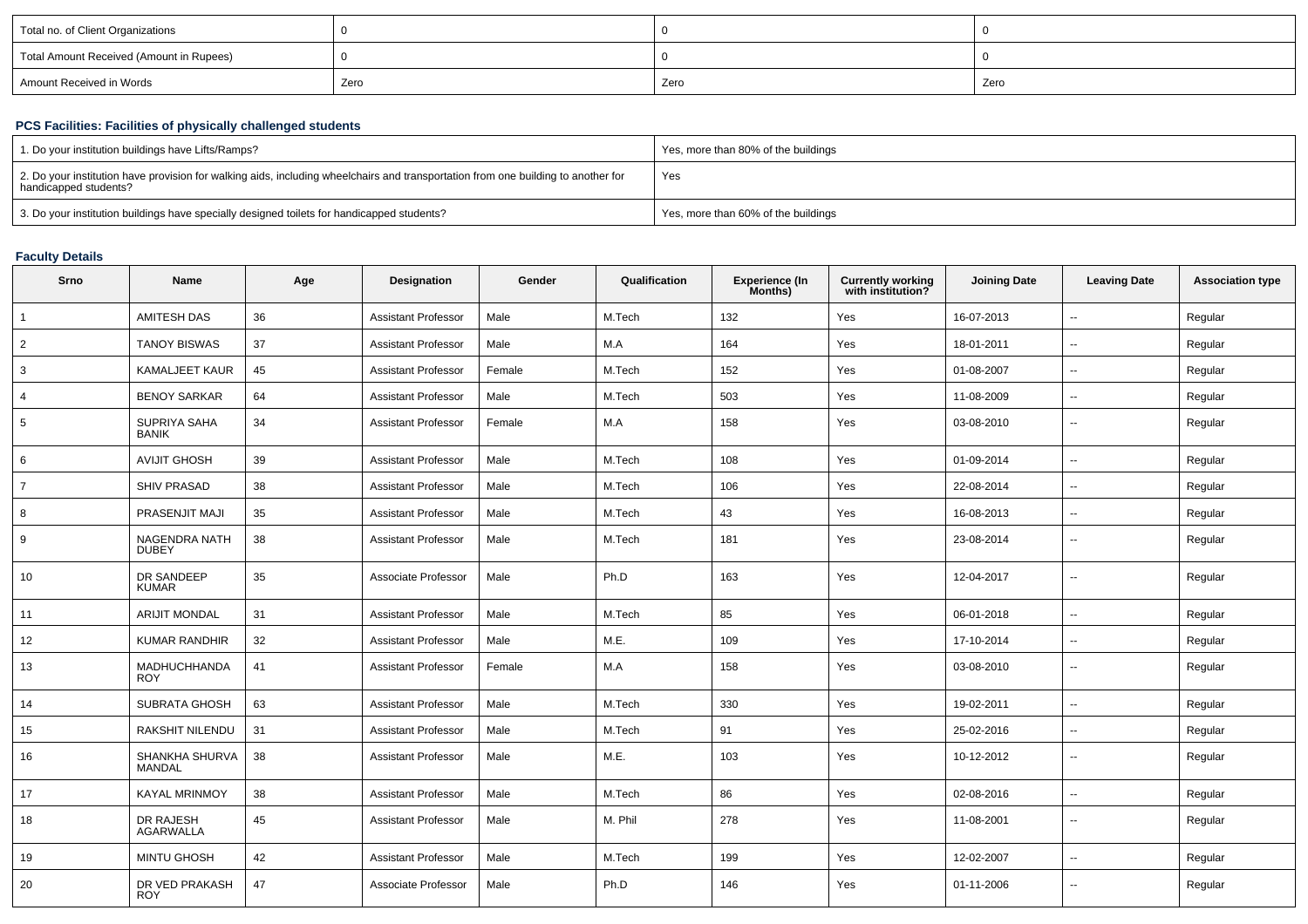| 21 | <b>GOPAL CHANDRA</b><br><b>DAS</b>      | 40 | <b>Assistant Professor</b> | Male   | M.Tech | 182 | Yes | 14-03-2005 | $\sim$                   | Regular |
|----|-----------------------------------------|----|----------------------------|--------|--------|-----|-----|------------|--------------------------|---------|
| 22 | <b>CHOWDHURY</b><br><b>SUDIP</b>        | 33 | <b>Assistant Professor</b> | Male   | M.Tech | 128 | Yes | 02-02-2016 | $\sim$                   | Regular |
| 23 | <b>SOUMEN GARAI</b>                     | 32 | <b>Assistant Professor</b> | Male   | M.Tech | 91  | Yes | 23-02-2016 | $\sim$                   | Regular |
| 24 | Dr VIVEK KR<br><b>SRIVASTAVA</b>        | 37 | Professor                  | Male   | Ph.D   | 181 | Yes | 10-03-2018 | --                       | Regular |
| 25 | PRABHAS KR SEN                          | 30 | <b>Assistant Professor</b> | Male   | M.Sc.  | 109 | Yes | 02-09-2014 | $\overline{\phantom{a}}$ | Regular |
| 26 | <b>BIDISHA ROY</b>                      | 31 | <b>Assistant Professor</b> | Female | M.Tech | 85  | Yes | 21-07-2018 | $\overline{\phantom{a}}$ | Regular |
| 27 | PRABALI DATTA                           | 44 | <b>Assistant Professor</b> | Female | M.Tech | 220 | Yes | 15-07-2009 | $\overline{\phantom{a}}$ | Regular |
| 28 | <b>BINAY KUMAR JHA</b>                  | 74 | <b>Assistant Professor</b> | Male   | B.Sc.  | 648 | Yes | 16-08-2001 | --                       | Regular |
| 29 | <b>RAMKRISHNA</b><br><b>PAIRA</b>       | 34 | <b>Assistant Professor</b> | Male   | M.Tech | 104 | Yes | 20-01-2015 | $\overline{\phantom{a}}$ | Regular |
| 30 | <b>SK ABDUL RAHIM</b>                   | 37 | <b>Assistant Professor</b> | Male   | M.Tech | 199 | Yes | 17-07-2006 | $\overline{\phantom{a}}$ | Regular |
| 31 | <b>MALOY KUMAR</b><br><b>DEY</b>        | 31 | <b>Assistant Professor</b> | Male   | M.Tech | 104 | Yes | 27-01-2015 | $\overline{\phantom{a}}$ | Regular |
| 32 | APURBA BERA                             | 32 | <b>Assistant Professor</b> | Male   | M.Tech | 108 | Yes | 27-08-2014 | --                       | Regular |
| 33 | <b>BIRENDRA KUMAR</b><br><b>MAHTO</b>   | 35 | <b>Assistant Professor</b> | Male   | M.Tech | 129 | Yes | 10-12-2012 | $\overline{\phantom{a}}$ | Regular |
| 34 | <b>HALDER PABAN</b>                     | 33 | <b>Assistant Professor</b> | Male   | M.Tech | 89  | Yes | 04-05-2016 | $\overline{\phantom{a}}$ | Regular |
| 35 | SOMNATH<br><b>BHATTACHARYA</b>          | 68 | <b>Assistant Professor</b> | Male   | M.Tech | 499 | Yes | 15-07-2009 | $\overline{a}$           | Regular |
| 36 | <b>BODHISATTWA</b><br><b>CHATTERJEE</b> | 62 | <b>Assistant Professor</b> | Male   | M.Tech | 342 | Yes | 15-03-2010 | $\overline{\phantom{a}}$ | Regular |
| 37 | DR PRAMOD KR<br>PAL                     | 50 | Professor                  | Male   | Ph.D   | 265 | Yes | 27-03-2018 | $\overline{\phantom{a}}$ | Regular |
| 38 | ANIRUDDHA DAS                           | 32 | <b>Assistant Professor</b> | Male   | M.Tech | 73  | Yes | 01-08-2017 | $\sim$                   | Regular |
| 39 | PRABHAKAR RAY                           | 37 | <b>Assistant Professor</b> | Male   | M.E.   | 103 | Yes | 27-01-2015 | --                       | Regular |
| 40 | SABYASACHI<br><b>CHOUDHURY</b>          | 33 | <b>Assistant Professor</b> | Male   | M.E.   | 109 | Yes | 03-01-2018 | --                       | Regular |
| 41 | <b>TANMOY BOSE</b>                      | 40 | <b>Assistant Professor</b> | Male   | M.Tech | 122 | Yes | 25-03-2010 | --                       | Regular |
| 42 | <b>GOUTAM KUMAR</b><br>PAL              | 65 | <b>Assistant Professor</b> | Male   | M.Tech | 540 | Yes | 01-08-2008 | $\sim$                   | Regular |
| 43 | ARGHYA<br><b>MUKHERJEE</b>              | 37 | <b>Assistant Professor</b> | Male   | M.Tech | 119 | Yes | 20-07-2012 | $\sim$                   | Regular |
| 44 | SATYENDRA VYAS                          | 38 | <b>Assistant Professor</b> | Male   | M.Tech | 106 | Yes | 23-08-2014 | $\sim$                   | Regular |
| 45 | PRASENJIT<br>TEWARI                     | 33 | <b>Assistant Professor</b> | Male   | M.Tech | 136 | Yes | 15-05-2012 | $\sim$                   | Regular |
| 46 | RABINDRANATH<br><b>BANERJEE</b>         | 70 | <b>Assistant Professor</b> | Male   | M.Tech | 600 | Yes | 22-02-2011 | $\sim$                   | Regular |
| 47 | DR NIRMAL KANTI<br>DAS                  | 69 | Professor                  | Male   | Ph.D   | 588 | Yes | 01-09-2001 | $\overline{\phantom{a}}$ | Regular |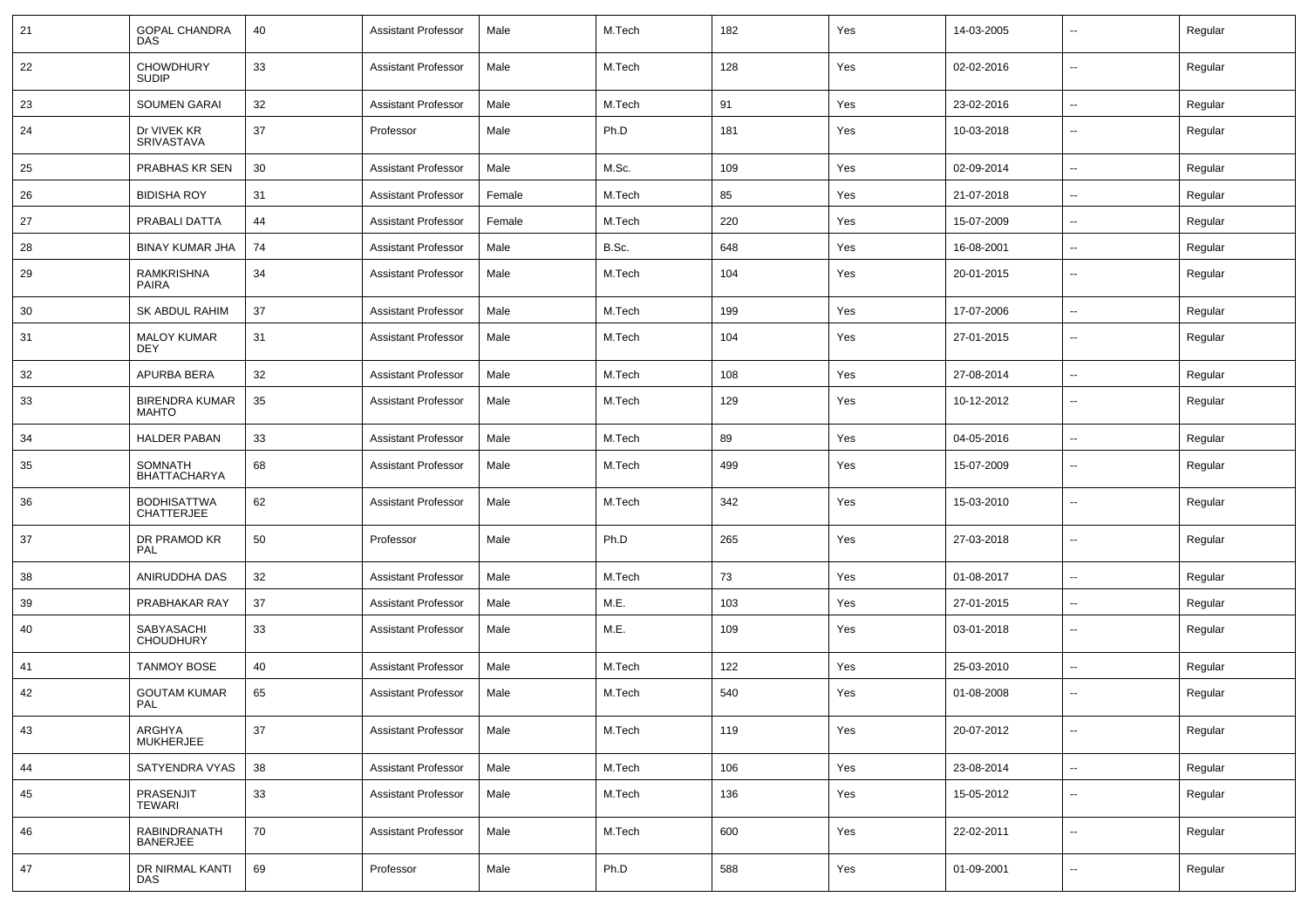| 48 | SUBHADEEP NAG                                 | 32     | <b>Assistant Professor</b> | Male   | M.Tech | 91  | Yes | 31-08-2014 | $\mathbf{u}$             | Regular |
|----|-----------------------------------------------|--------|----------------------------|--------|--------|-----|-----|------------|--------------------------|---------|
| 49 | <b>SURYA KUMAR</b>                            | 30     | <b>Assistant Professor</b> | Male   | M.Tech | 102 | Yes | 17-03-2015 | $\sim$                   | Regular |
| 50 | PANKAJ KUMAR                                  | 31     | <b>Assistant Professor</b> | Male   | M.Tech | 76  | Yes | 12-09-2017 | $\mathbf{u}$             | Regular |
| 51 | <b>MANOJ KUMAR</b><br><b>MONDAL</b>           | 42     | <b>Assistant Professor</b> | Male   | M.Tech | 116 | Yes | 30-08-2018 | $\overline{\phantom{a}}$ | Regular |
| 52 | DR R C SONI                                   | 65     | Professor                  | Male   | Ph.D   | 540 | Yes | 22-01-2019 | $\overline{\phantom{a}}$ | Regular |
| 53 | <b>KARTICK MANNA</b>                          | 28     | <b>Assistant Professor</b> | Male   | M.Sc.  | 49  | Yes | 05-03-2019 | $\overline{\phantom{a}}$ | Regular |
| 54 | DR ATWARI<br>RAWANI                           | 38     | <b>Assistant Professor</b> | Male   | Ph.D   | 49  | Yes | 24-01-2019 | $\mathbf{u}$             | Regular |
| 55 | <b>WAQUAR</b><br><b>RAHAMAN</b>               | 31     | <b>Assistant Professor</b> | Male   | M.Tech | 61  | Yes | 17-01-2019 | $\mathbf{u}$             | Regular |
| 56 | <b>MUKCHAND</b><br><b>KUMAR</b>               | 27     | <b>Assistant Professor</b> | Male   | M.Tech | 49  | Yes | 16-01-2019 | $\sim$                   | Regular |
| 57 | <b>ARPITA BID</b>                             | 29     | <b>Assistant Professor</b> | Female | M.Sc.  | 85  | Yes | 22-01-2019 | $\mathbf{u}$             | Regular |
| 58 | <b>KARTICK</b><br><b>CHANDRA FANTRE</b>       | 31     | <b>Assistant Professor</b> | Male   | M.Sc.  | 73  | Yes | 29-08-2019 | $\overline{\phantom{a}}$ | Regular |
| 59 | <b>MAMATA DAS</b>                             | 30     | <b>Assistant Professor</b> | Female | M.Tech | 24  | No  | 13-08-2019 | 28-08-2020               | Regular |
| 60 | <b>TAPAS PAL</b>                              | 39     | <b>Assistant Professor</b> | Male   | M.Tech | 179 | Yes | 20-08-2019 | $\overline{\phantom{a}}$ | Regular |
| 61 | MS SWEETIE<br><b>CHOUBEY</b><br><b>PANDEY</b> | 42     | Assistant Professor        | Female | M.A    | 228 | Yes | 02-01-2020 | --                       | Regular |
| 62 | MS SHRILA GUHA<br><b>ROY</b>                  | 47     | Assistant Professor        | Female | M.A    | 276 | Yes | 04-02-2020 | $\mathbf{u}$             | Regular |
| 63 | <b>MS DEBARATI DEB</b>                        | 43     | <b>Assistant Professor</b> | Female | M.A    | 228 | Yes | 02-01-2020 | $\sim$                   | Regular |
| 64 | MS KRISHNA<br>GOSWAMI<br><b>BANERJEE</b>      | 36     | Assistant Professor        | Female | M.A    | 156 | Yes | 02-01-2020 | --                       | Regular |
| 65 | <b>MS SNEHA</b><br><b>CHOWDHURY</b>           | 27     | Assistant Professor        | Female | M.A    | 36  | Yes | 02-01-2020 | $\mathbf{u}$             | Regular |
| 66 | <b>MS MANAMI SAHA</b>                         | 28     | <b>Assistant Professor</b> | Female | M.A    | 49  | Yes | 02-01-2020 | $\sim$                   | Regular |
| 67 | MR BAPPA LAHA                                 | 28     | <b>Assistant Professor</b> | Male   | M.Sc.  | 72  | Yes | 02-01-2020 | --                       | Regular |
| 68 | <b>MS KAKOLI</b><br><b>GANGOPADHYAY</b>       | 43     | <b>Assistant Professor</b> | Female | M.Sc.  | 240 | Yes | 02-01-2020 | $\overline{\phantom{a}}$ | Regular |
| 69 | MS ARPITA HAZRA                               | 30     | Assistant Professor        | Female | M.Sc.  | 72  | Yes | 05-01-2018 | --                       | Regular |
| 70 | MS SUSMITA<br>MUKHERJEE                       | 26     | <b>Assistant Professor</b> | Female | M.Sc.  | 48  | Yes | 04-02-2020 | $\sim$                   | Regular |
| 71 | <b>MS SHATABDI</b><br><b>NANDI</b>            | 35     | <b>Assistant Professor</b> | Female | M.Tech | 48  | Yes | 04-02-2020 | $\sim$                   | Regular |
| 72 | MR SAMRAT<br>BANERJEE                         | $27\,$ | <b>Assistant Professor</b> | Male   | M.Sc.  | 60  | Yes | 04-02-2020 | $\overline{\phantom{a}}$ | Regular |
| 73 | MS PRIYA SAHA                                 | 28     | <b>Assistant Professor</b> | Female | M.Tech | 41  | Yes | 12-03-2020 | $\overline{\phantom{a}}$ | Regular |
| 74 | MS SARMISTHA<br>GHATAK                        | 24     | <b>Assistant Professor</b> | Female | MBA    | 38  | Yes | 11-02-2020 | $\mathbf{u}$             | Regular |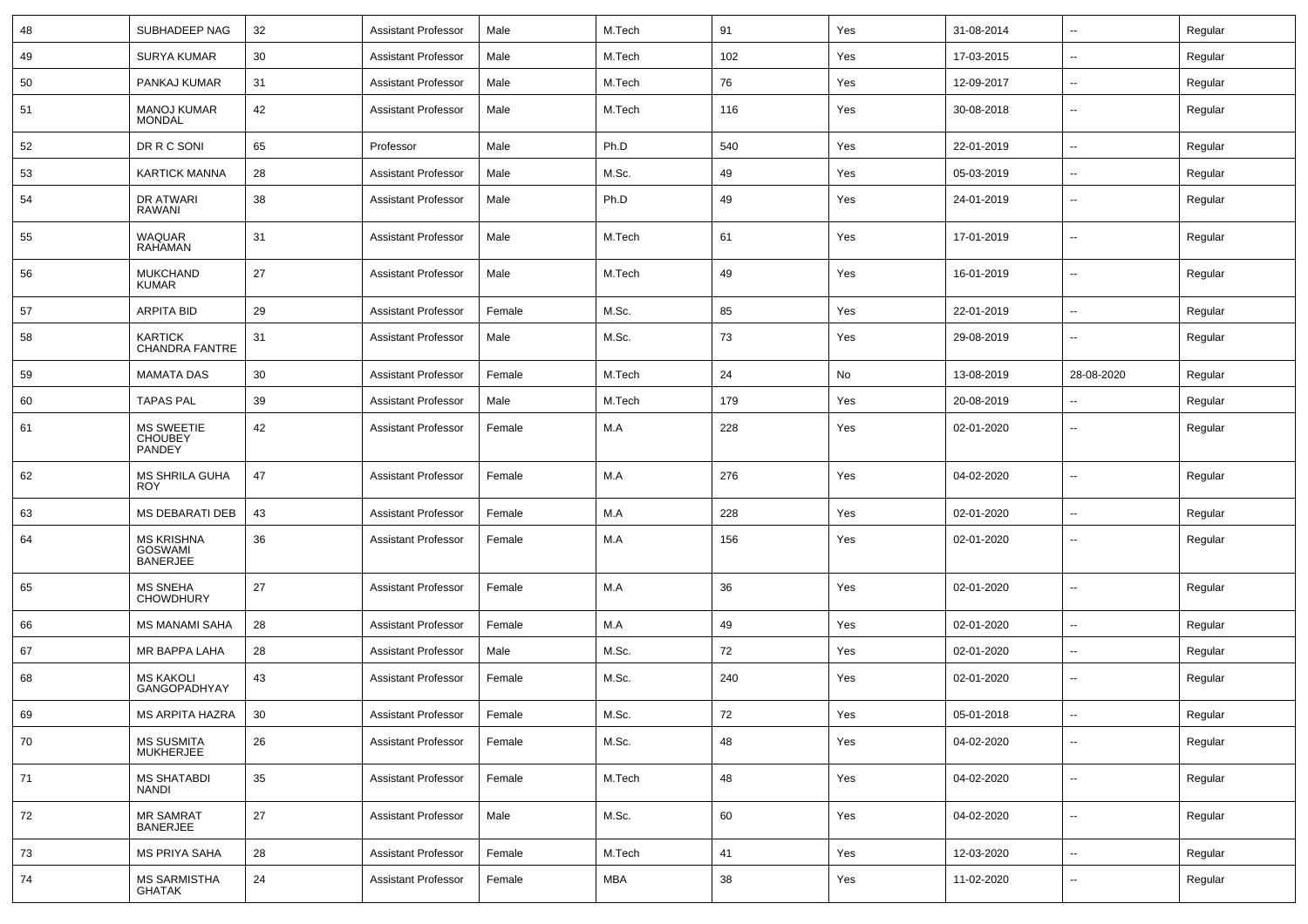| 75  | <b>MR MRITUNJAY</b><br>SARKAR        | 33 | <b>Assistant Professor</b> | Male   | M.Tech | 115 | Yes | 04-04-2020 |                          | Regular |
|-----|--------------------------------------|----|----------------------------|--------|--------|-----|-----|------------|--------------------------|---------|
| 76  | MR HINDO<br><b>BHATTACHARJEE</b>     | 26 | <b>Assistant Professor</b> | Female | M.Tech | 59  | Yes | 04-02-2020 | --                       | Regular |
| 77  | <b>MR SOURAV MAJI</b>                | 34 | <b>Assistant Professor</b> | Male   | M.Tech | 88  | Yes | 04-02-2020 | --                       | Regular |
| 78  | MR RAM PRASAD<br><b>CHAKRABORTY</b>  | 39 | <b>Assistant Professor</b> | Male   | M.Tech | 132 | Yes | 21-01-2020 | --                       | Regular |
| 79  | <b>MS KAMINI</b><br><b>KANCHAN</b>   | 31 | <b>Assistant Professor</b> | Female | M.Tech | 65  | Yes | 12-03-2020 | Ξ.                       | Regular |
| 80  | <b>MS RIYA ROY</b>                   | 26 | <b>Assistant Professor</b> | Female | M.Sc.  | 29  | Yes | 01-02-2020 | Ξ.                       | Regular |
| 81  | <b>BALMIKI KESHRI</b>                | 78 | <b>Assistant Professor</b> | Male   | M.Tech | 180 | Yes | 10-12-2012 | $\overline{\phantom{a}}$ | Regular |
| 82  | <b>SUNIL KUMAR</b><br>NASKAR         | 70 | <b>Assistant Professor</b> | Male   | M.Tech | 564 | Yes | 03-01-2013 | --                       | Regular |
| 83  | <b>DEVLINA</b><br><b>KARMAKAR</b>    | 27 | <b>Assistant Professor</b> | Female | M.Tech | 36  | Yes | 25-11-2021 | --                       | Regular |
| 84  | <b>VIPIN KUMAR</b><br><b>DUBEY</b>   | 31 | <b>Assistant Professor</b> | Male   | M.Tech | 12  | Yes | 25-07-2015 | --                       | Regular |
| 85  | <b>ABHISHEK</b><br><b>DWIVEDI</b>    | 39 | <b>Assistant Professor</b> | Male   | Ph.D   | 152 | Yes | 02-01-2019 | --                       | Regular |
| 86  | ROHIT KUMAR<br><b>NONIA</b>          | 39 | <b>Assistant Professor</b> | Male   | M.Tech | 84  | Yes | 05-02-2021 | --                       | Regular |
| 87  | ARNAB<br><b>CHATTERJEE</b>           | 27 | <b>Assistant Professor</b> | Male   | M.Tech | 46  | Yes | 02-02-2021 | --                       | Regular |
| 88  | <b>FAIZAL KHAN</b>                   | 26 | <b>Assistant Professor</b> | Male   | M.Tech | 12  | Yes | 05-02-2021 | --                       | Regular |
| 89  | PARTHA PRATIM<br>PAUL                | 39 | <b>Assistant Professor</b> | Male   | M.Tech | 139 | Yes | 02-02-2021 | $\sim$                   | Regular |
| 90  | <b>DEBASREE</b><br>SARKAR            | 29 | <b>Assistant Professor</b> | Female | M.E.   | 29  | Yes | 02-02-2021 | $\overline{\phantom{a}}$ | Regular |
| 91  | SOHAM GOSWAMI                        | 34 | <b>Assistant Professor</b> | Male   | M.Tech | 132 | Yes | 26-10-2021 | $\sim$                   | Regular |
| 92  | <b>MANAB KUMAR</b><br><b>DAS</b>     | 38 | <b>Assistant Professor</b> | Male   | M.Tech | 127 | Yes | 16-11-2021 | $\overline{\phantom{a}}$ | Regular |
| 93  | <b>SAYAN KONAR</b>                   | 32 | <b>Assistant Professor</b> | Male   | M.Tech | 81  | Yes | 16-11-2021 | $\sim$                   | Regular |
| 94  | ANIMESH<br><b>SAMANTA</b>            | 33 | <b>Assistant Professor</b> | Male   | M.Tech | 79  | Yes | 04-01-2022 | ۰.                       | Regular |
| 95  | <b>SUBHRADIP</b><br><b>MUKHERJEE</b> | 38 | <b>Assistant Professor</b> | Male   | M.Tech | 84  | Yes | 29-08-2014 | $\sim$                   | Regular |
| 96  | <b>DIPAK DAS</b>                     | 65 | <b>Assistant Professor</b> | Male   | B.E    | 420 | Yes | 12-02-2007 | Ξ.                       | Regular |
| 97  | <b>MD KALIM</b>                      | 32 | <b>Assistant Professor</b> | Male   | M.Tech | 84  | Yes | 30-08-2014 | $\overline{\phantom{a}}$ | Regular |
| 98  | YASWANT SINHA                        | 64 | Professor                  | Male   | Ph.D   | 336 | Yes | 08-06-2016 | $\overline{\phantom{a}}$ | Regular |
| 99  | <b>ASHISH KUMAR</b><br><b>SINHA</b>  | 30 | Associate Professor        | Male   | Ph.D   | 60  | Yes | 02-01-2019 | --                       | Regular |
| 100 | ANUP JANA                            | 61 | Professor                  | Male   | Ph.D   | 378 | Yes | 06-08-2019 | $\overline{\phantom{a}}$ | Regular |